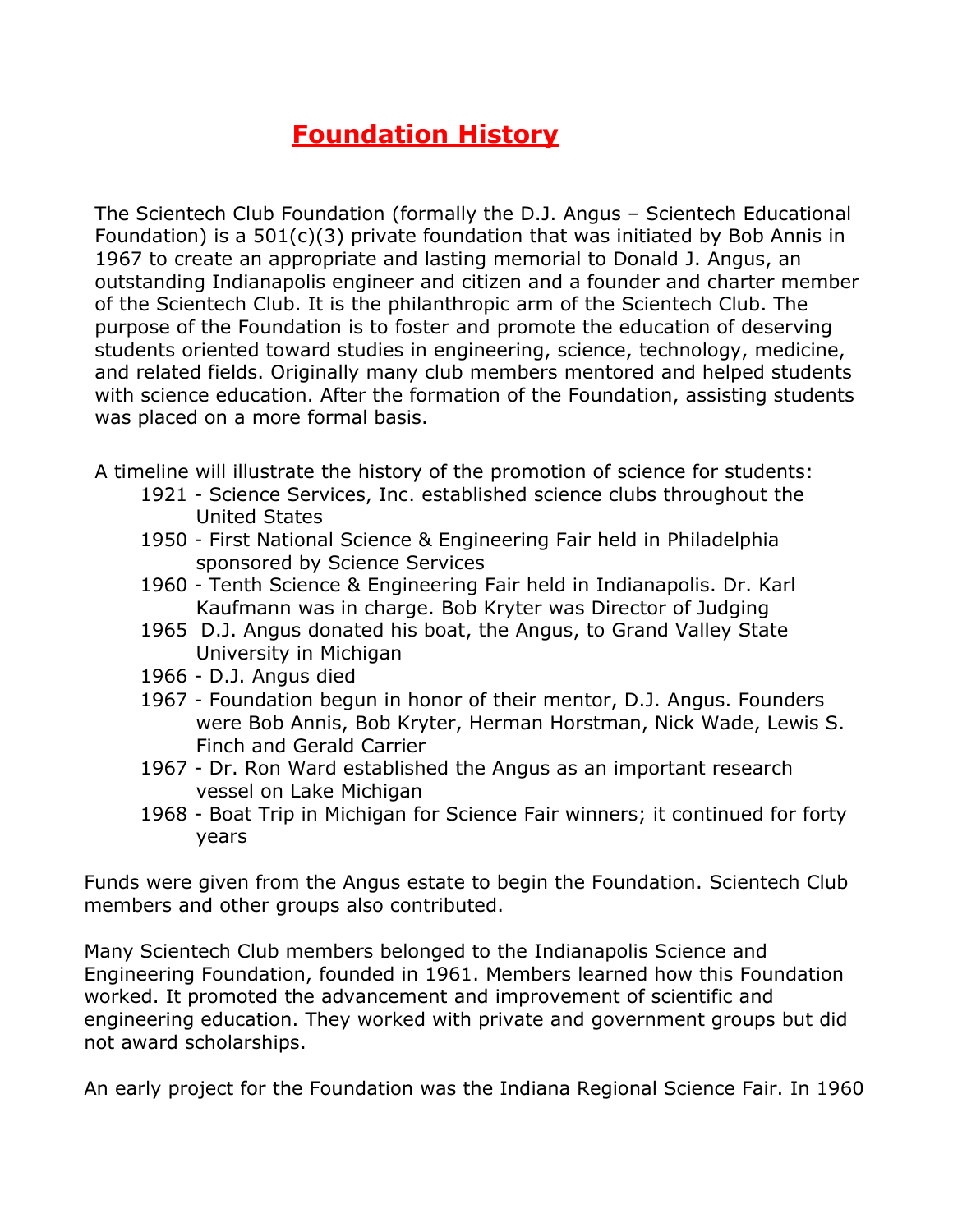the National Science Fair Meeting was held in Indianapolis. Judges were needed, so Scientech Club provided volunteers. Thus began more than 40 years of support for the Science Fair in Central Indiana. In the beginning, three universities were involved: Marian, Butler, and Indiana Central (now University of Indianapolis). There were certain problems with both Butler and IUPUI, so Indiana Central was placed in charge of hosting the Science Fair. They did a fine service and the event was held at the State Fairgrounds. Financial awards were bestowed on the top student exhibitor. In addition, slide rules were given out, and later laptop computers were awarded.

Moreover, the best students were invited to go to the Annis Water Institute at Grand Valley State University in Michigan for the boat trip. Students did research on water issues in the streams and on Lake Michigan. The R.B. Annis Water Research Institute at Grand Valley State University (MI) had been funded for many years. Also, the Dr. Ron Ward Scholarship at GVSU was awarded yearly.

A financial need scholarship was established at Rose Hulman Institute of Technology. Later, colleges added were Indiana University, Purdue University and IUPUI. In the late 1980's, the Most Improved Student Award was given to a student who improved his or her grades significantly from one year to the next. In the early days, Butler, Marian and Indiana Central were involved, as was the Coast Guard Academy (Angus was a Coast Guard reservist). This list later increased to as many as 19 colleges. Awards were \$750 per college.

Another major project was the Children's Museum. Donations were made for science outreach and many new programs were created. Scholarships were given to disadvantaged youths. Classes were given to: 3-5 year olds, 5-7 year olds, 8-12 year olds, 12-15 year olds and 14-18 year old children. A teacher workshop was also instituted. The Foundation contributed to "Science Works" and some members volunteered to teach at various exhibits. From 1999 to 2009, \$30,000-\$36,000 per year was given to the Museum from the Foundation.

The Children's Museum also had a Junior Scientech Club. Some children came to the Monday lectures. Many children toured the Museum of Science and Industry in Chicago on a bus trip with Club members.

The Indiana Science Olympiad was held at Purdue University or Indiana University and from 2001-2006, \$7,000 was donated each year for the Olympiad. Donations were also made to Boy Scouts and Girl Scouts, \$500-750 each, Learn About Business at Wabash College (\$3,000), and Purdue Seminar for Top Engineering Prospects (\$3,000). \$5,000 scholarships were given to Rose Hulman, IU, IUPUI, Purdue and to Grand Valley State University. The Opportunities to Learn About Business (OLAB) at Wabash College has been a worthwhile project for many years.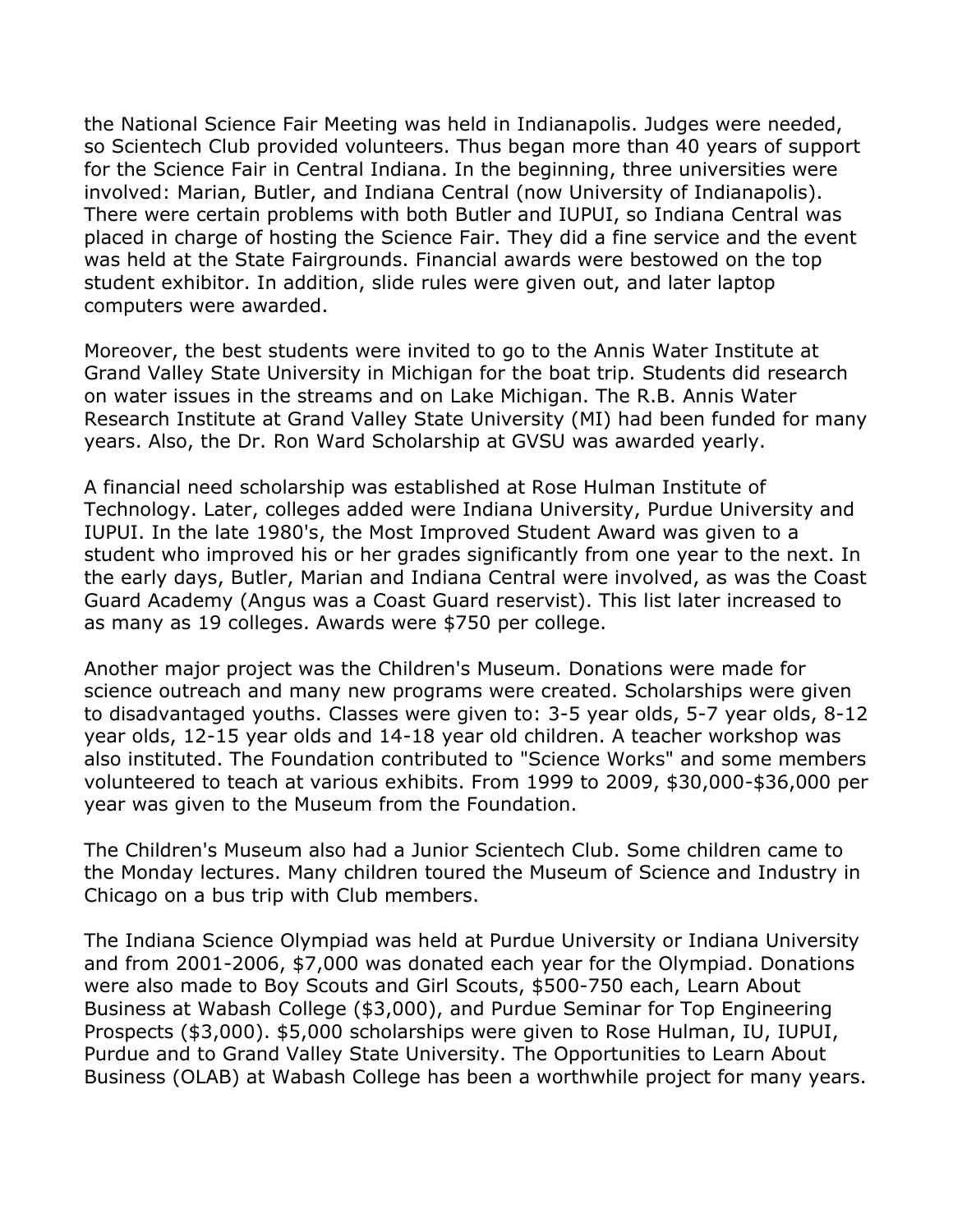More recently, donations have been made to Eagle Creek Foundation. \$1,000 grants were given for many years. In 2013, \$2,000 was given for the Ornithology Center, which is visited by nearly one thousand school children yearly. In 2014, \$5,000 was given for computer work stations in a lecture room in the Ornithology Center. The Girl Scouts and Boy Scouts of Central Indiana has been an excellent opportunity to help children and young adults.

Another recent addition is the Herman B. Wells Program at Riley Hospital. College or graduate students spend 40 hours a week with a researcher on a project. They are expected to write an abstract and give a presentation on the subject at the end of three months. The presentations have been attended by Scientech Club and Foundation Board members who agreed that the lectures were very impressive. Also for two years, \$1,000 was given to the Elwood Haynes Museum in Kokomo, IN. Haynes was a car manufacturer, an inventor and a charter member of Scientech Club in 1918.

Some of the other programs that have been supported:

R.B. Annis Water Research Institute at Grand Valley State University Opportunities to Learn About Business (OLAB) at Wabash College Girl Scouts and Boys Scouts of Central Indiana Most Improved Student Awards to sixteen colleges and universities Herman B Wells Center for Pediatric Research Summer Internship Program Ron Ward Scholarship at Grand Valley State University Earth Discovery Center at Eagle Creek Park Elwood Haynes Museum, Kokomo, IN School Science Club Awards Purdue University Science Bound for Middle Schoolers

Recent Programs:

IUPUI POWER Camp (Preparing Outstanding Women for Engineering Roles) Scientech Club Foundation Scholarship at Carmel High School Scientech Club Foundation Scholarship at Crispus Attucks Medical Magnet High School Scientech Club Foundation Scholarship at North Central High School Scientech Club Foundation Scholarship at Scecina High School Scientech Club Summer Teachers Institute for Advancing Science Education Click **[HERE](https://www.scientechclub.org/foundation/FoundationLetter.pdf)** for more information on the Institute and a letter from a recent attendee.

The Scientech Club Foundation is funded through donations, bequests, and memorial gifts made to the memory of an individual. Investments are in wellknown mutual funds. The current financial advisor has a good track record compared to the S&P 500 every year. The Foundation is recognized by the IRS as